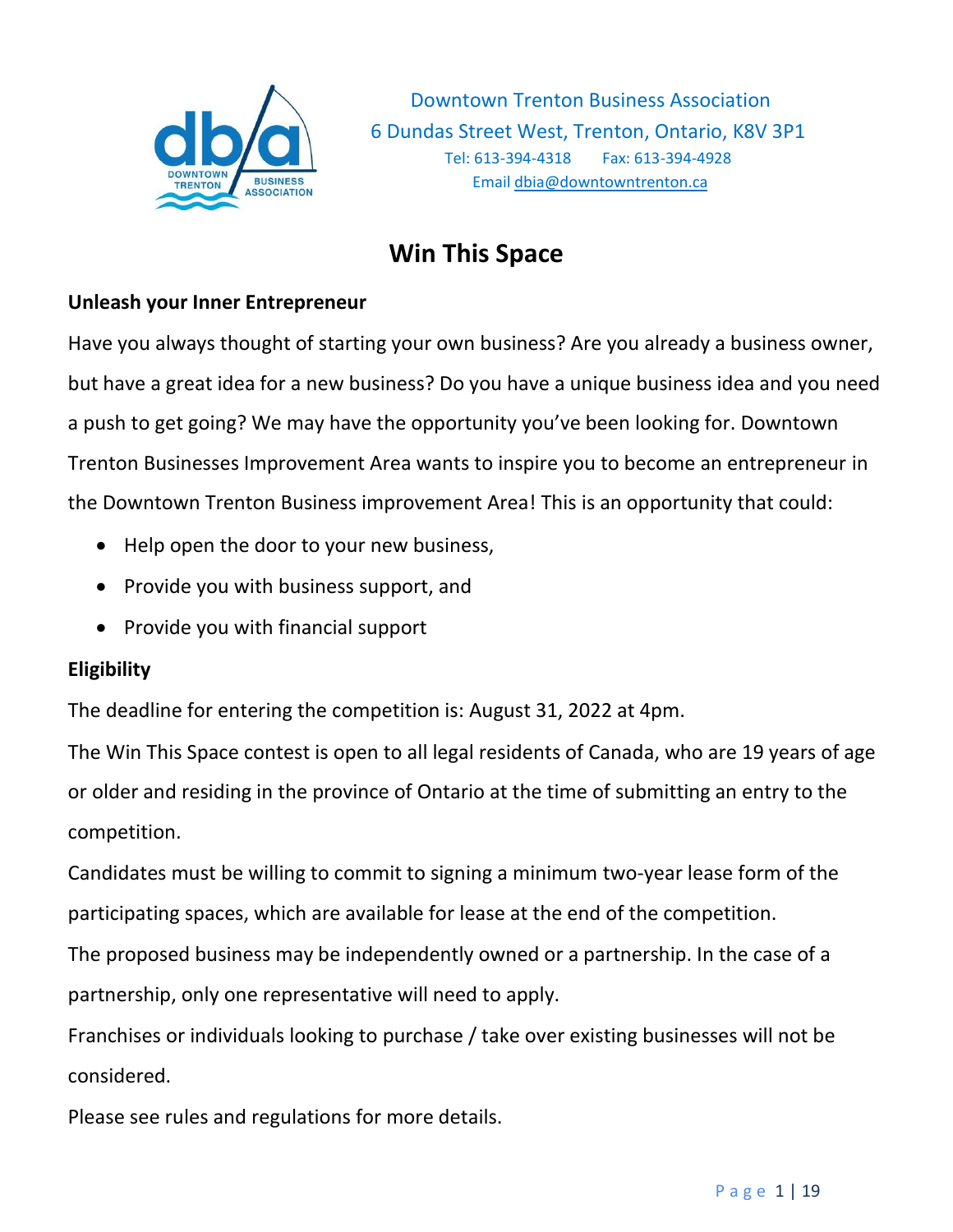## **What's your Big Idea?**

To get started, you just need a great idea for a business in the Downtown Trenton Business Improvement Area. We are currently accepting ideas. You just need to tell us a bit about yourself, your business idea in 250 words or less, and how your business would contribute to the downtown Trenton Business Improvement Area.

Email us, at  $dbia@downtowntvention.ca - in your email, we want to know:$ 

Your name

Your phone number and e-mail

250 words on your business idea – and how you would contribute to downtown Trenton

A 1–3-minute video on you and your idea

#### **The Prize**

- 1. A one-year lease (up to \$12,000 not including utilities or leasehold improvements), paid out as 12 monthly cheques paid directly to the lessor for the first year.
- 2. A one-year Quinte West Chamber of Commerce membership.
- 3. The Trentonian agrees to offer the winner of the DBIA Win This Space contest at no cost: Two full color, quarter page print ads and one 400 -word business profile and photo in the Trentonian

Advertising space cannot be combined into one half page and must publish in two of the three scheduled dates

- 4. City of Quinte West Signage Grant A grant of 50% (up to a maximum of \$1,000.00) will be available towards the cost of installing a new sign that complies with the Façade Improvement Study and Design Guidelines, including sign lighting. Some conditions apply.
- 5. Logo design or refresh and custom social media advertising production (up to \$500 value)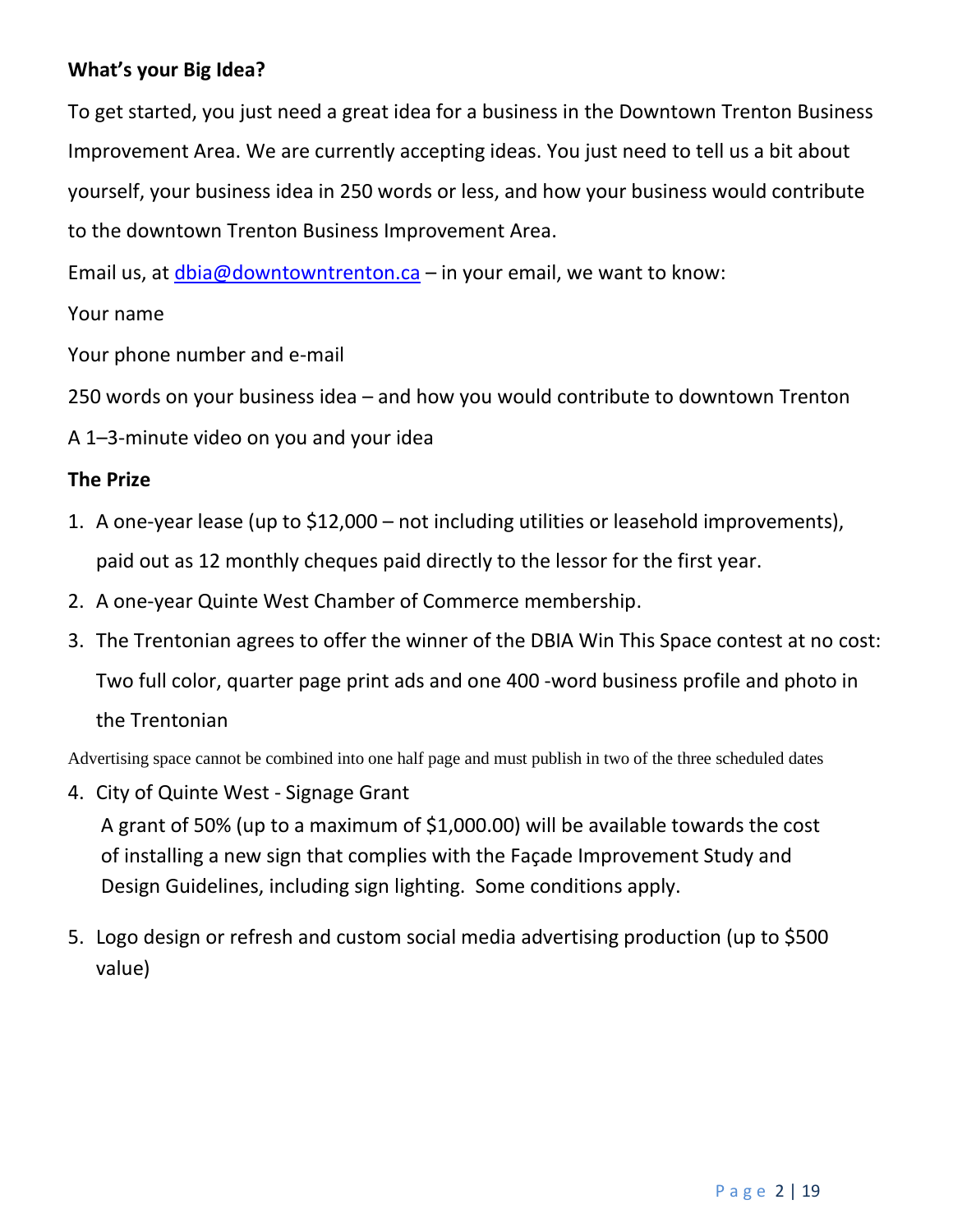## **Selected Candidates & Finalists**

Our Panel of Judges will select up to ten of the top businesses' ideas submitted as Finalists. If the Panel choses you, you will be asked to develop your business idea and submit

- A business plan
- A financial plan
- A marketing plan

From this, the Panel of judges will then select the Final 5 who will then be required to develop a 3–5-minute pitch to deliver to the Panel.

#### **Will You Win This Space?**

The "Final 5" will be invited to pitch their business idea to a Panel of Judges. There you will have a chance to share your idea, in a 3–5-minute live pitch. Our Panel of Judges will then announce the winner of Win this Space. See our FAQ and our Rules &Regulations for more information.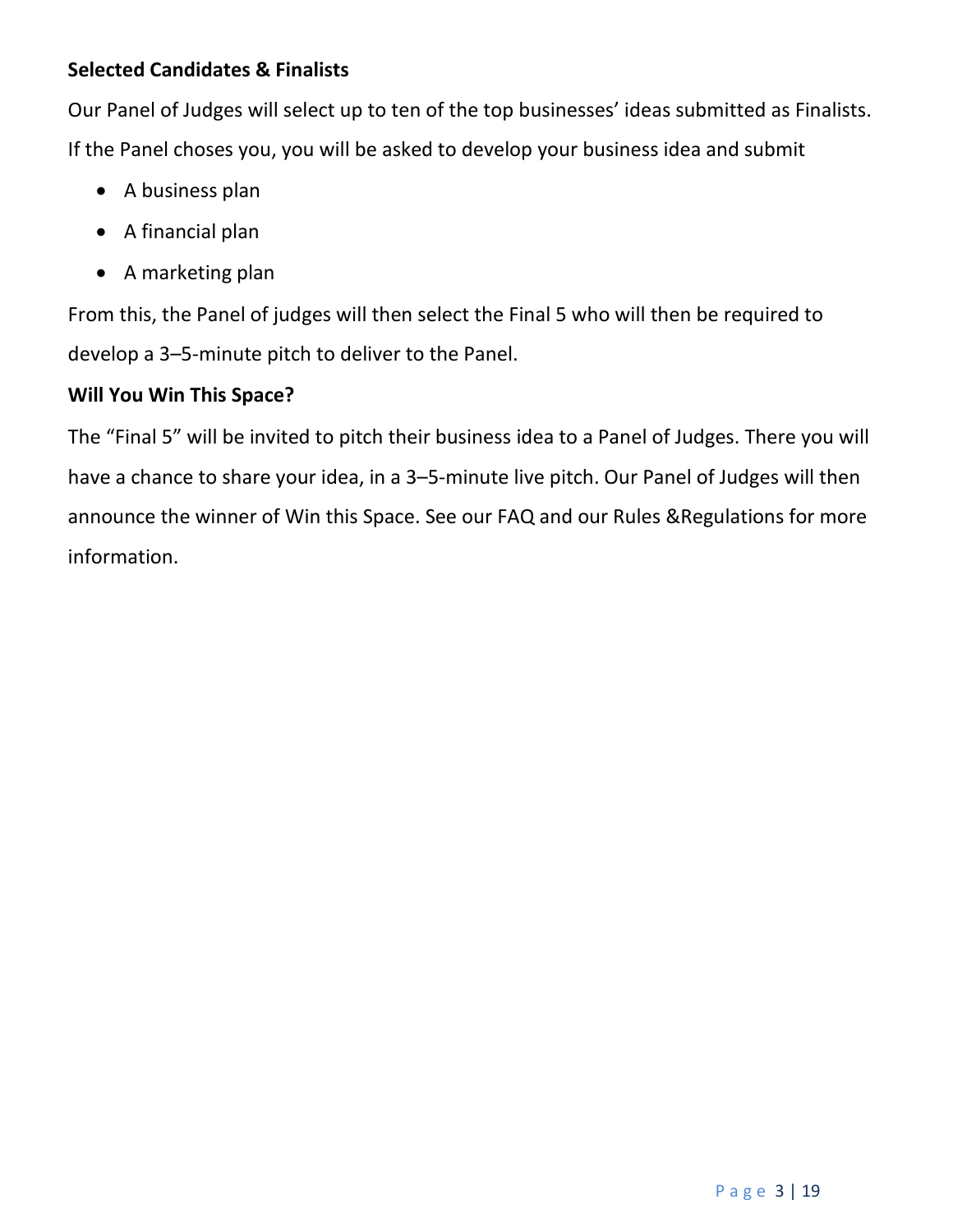

# **Entry Form**

#### **ABOUT 'WIN THIS SPACE**

The Downtown Trenton Business Improvement Area's 'Win This Space' is an innovative business recruitment initiative, designed to encourage entrepreneurial activity in the downtown Trenton Business Improvement Area. The 'Win This Space' competition offers an opportunity for new and aspiring entrepreneurs to put their business ideas into action and make their dreams a reality. This is an initiative of the Downtown Trenton Business Improvement Area in partnership with the City of Quinte West Economic Development, The Quinte West Chamber of Commerce, the Trentonian and Digital Divinci.

#### **This is how it works:**

- Send us your business pitch (including a 250-word outline and a 1–3-minute video) starting June 1, 2022 and before August 31, 2022 at 4pm
- Your idea could be selected as one of the (up to) 10 Finalists (Sept 8, 2022)
- Top 5 Finalists will be announced on Sept 14, 2022
- Top Entrepreneur will be selected on Sept 29, 2022
- The successful finalist wins a storefront in the downtown Trenton Business Improvement Area for 12 months (up to \$12,000 – not including utilities or leasehold improvements for the first year of the lease.), plus additional prizes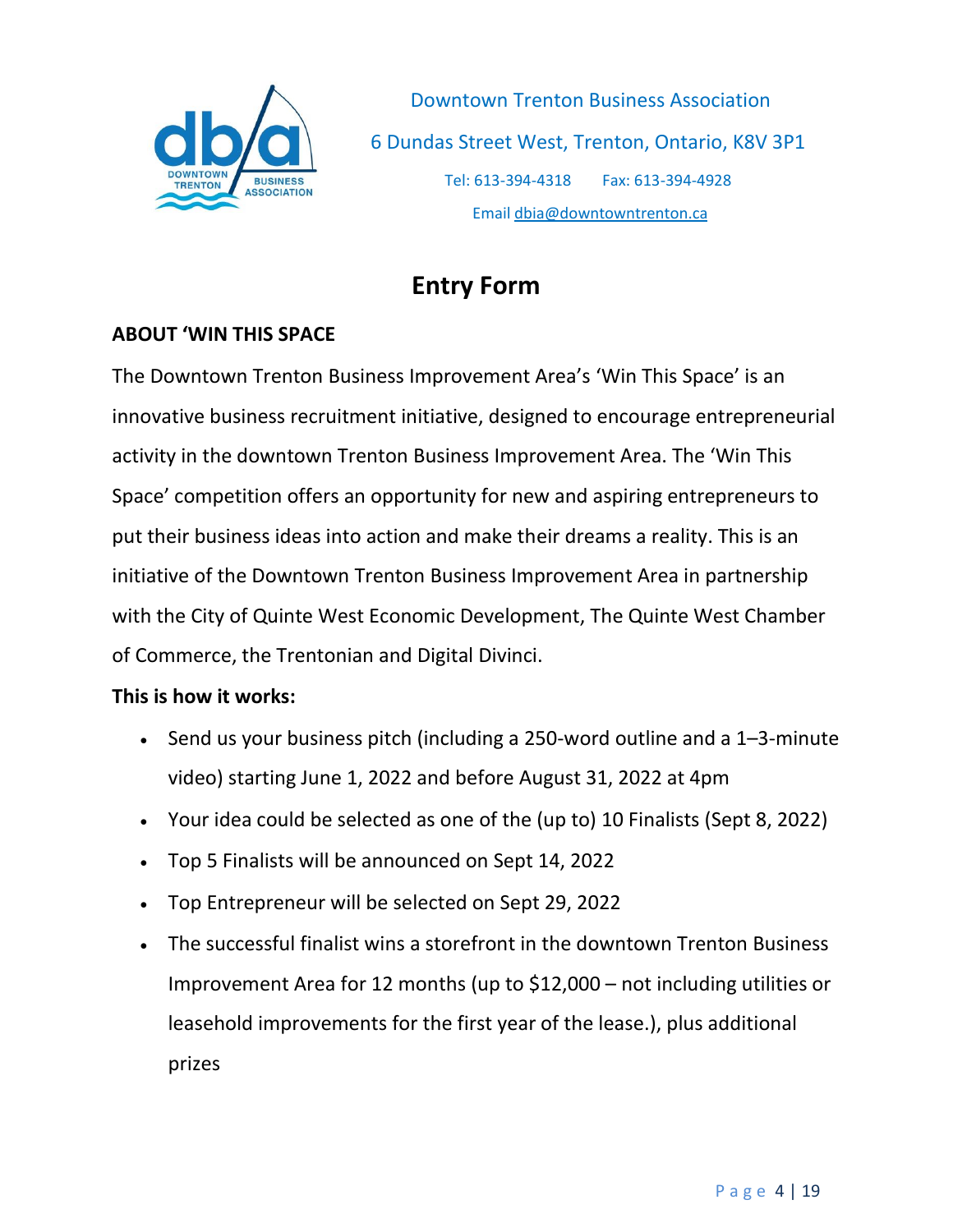#### **You can apply to "Win this Space "if you:**

- Are 19 years of age or older … and … Are legally living in the Province of Ontario
- Have a business as a sole proprietorship or in partnership no franchises will be considered
- Are willing to commit to signing a minimum 2-year lease from one of the participating locations.

| NAME:           |  |  |  |
|-----------------|--|--|--|
| <b>ADDRESS:</b> |  |  |  |
| <b>PHONE:</b>   |  |  |  |
| <b>EMAIL:</b>   |  |  |  |

Business Idea: (250 words or less) ... Entries are subject to eligibility requirements, as outlined in the Contest Rules and must include a 1 -3 minute video explaining:

• Who you are?

•

- What your business/product/service is
- What makes it unique
- Why you should win this competition ... Show us your personality and enthusiasm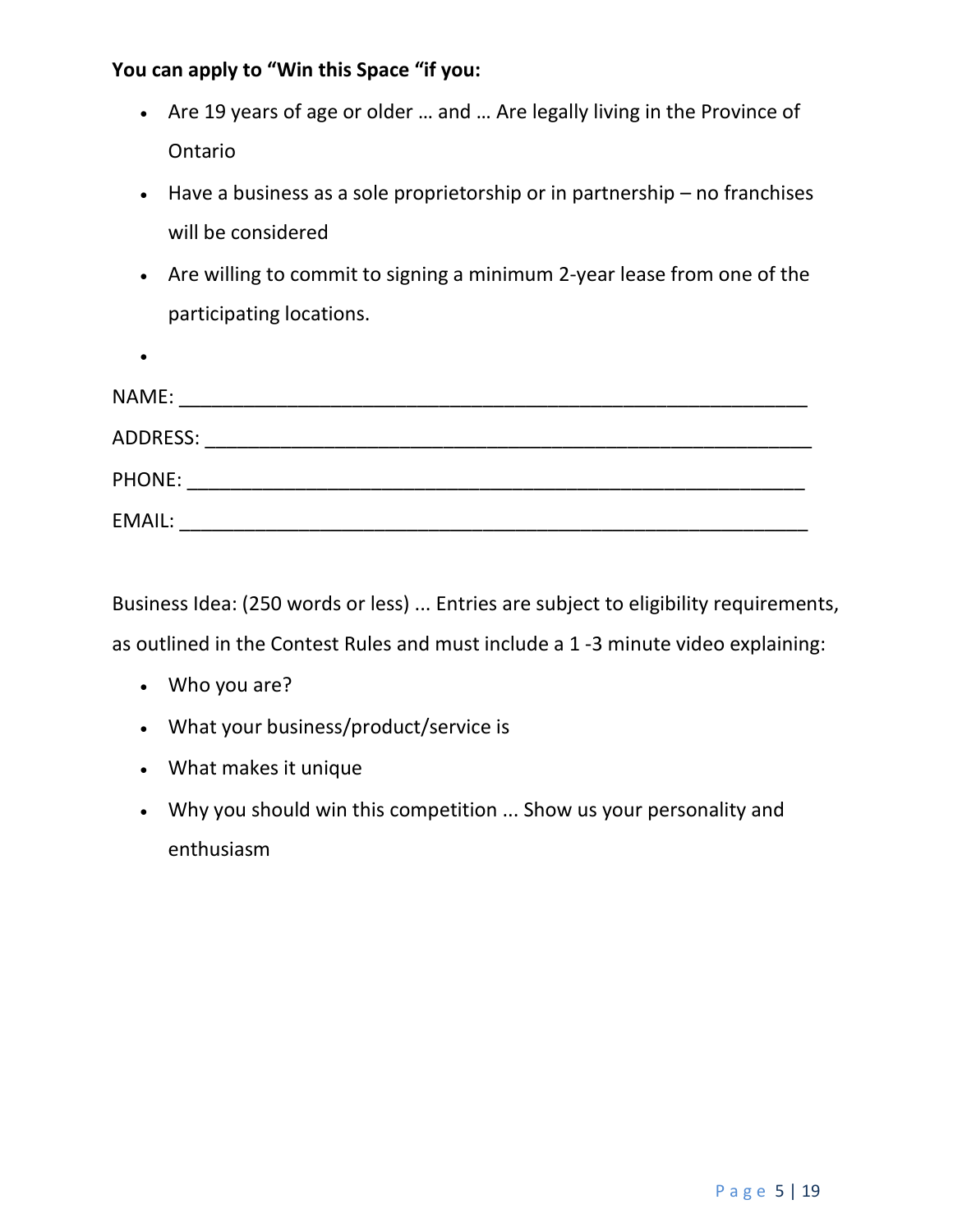

# **Rules and Regulations**

# **AGREEMENT BETWEEN THE TRENTON BUSINESS IMPROVEMNET AREA & THE GRAND PRIZE WINNER OF THE 'WIN THIS SPACE' CONTEST'**

## **ELIGIBILITY**

The contest is open to all legal residents of CANADA, who are 19 years of age or older and residing in the Province of ONTARIO at the time of submitting an entry to the "WIN THIS SPACE" competition.

No purchase is necessary

The chances of winning depend on the number of applications.

The proposed business can be independently owned (sole proprietorship) or a partnership. In the case of a partnership, only one representative need apply to the Win This Space competition. No franchises or individuals looking to purchase/take over an existing business will be considered. If the candidate is a current local business owner, the application must be:

1) unrelated to your existing business, or

2) introduce a new element not promoted at your existing business, or

3) expand upon an element that would be removed from your existing business, or

4) your current location is not located in the downtown Trenton Business Improvement Area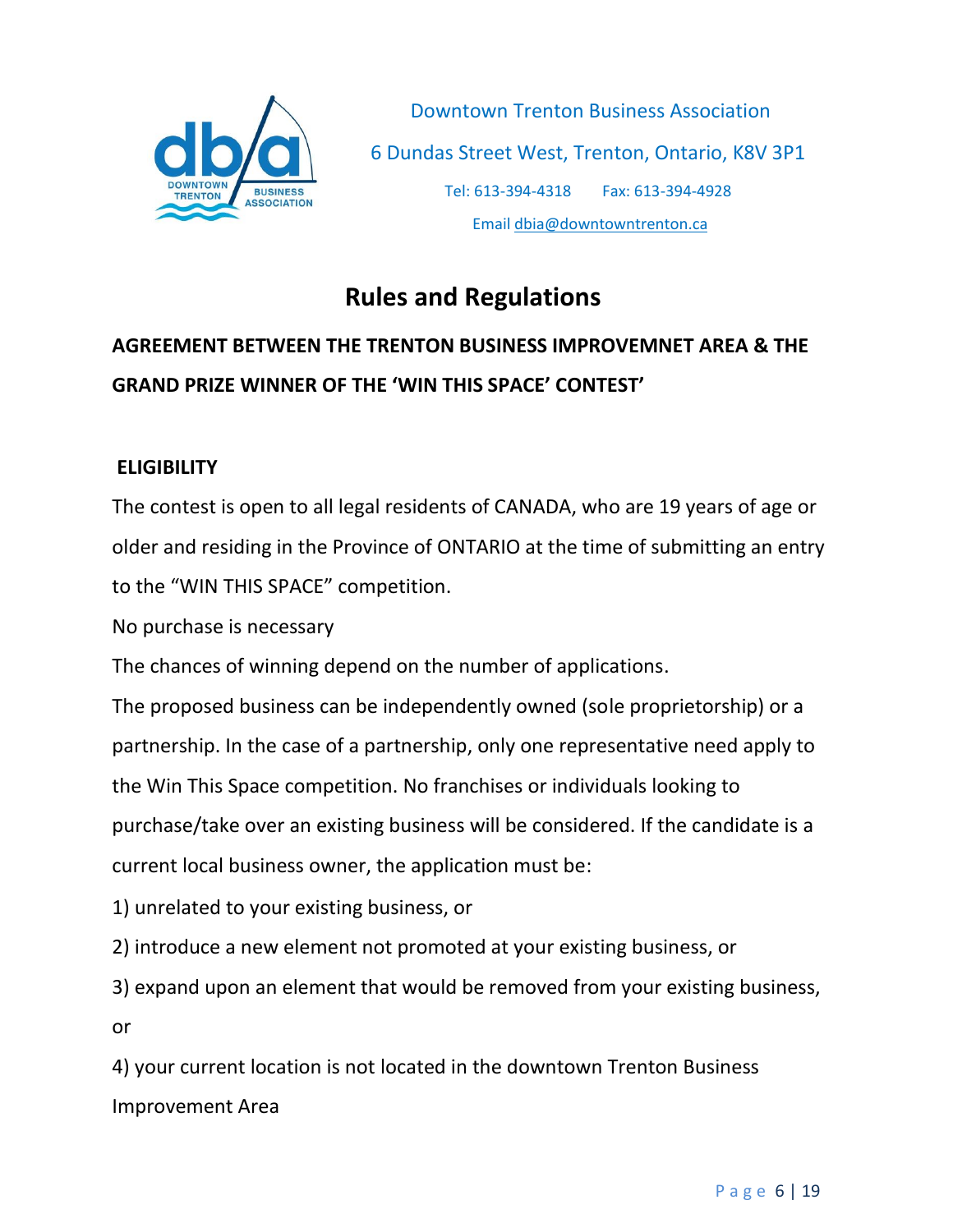Candidates must submit an entry into the competition on or before the closing date of June August 31, 2022 – 4:00 p.m. to have their idea considered as part of the competition.

Candidates must be willing to commit to signing a minimum two-year lease (Please see available properties on our website) which are available for lease at the end of the competition.

#### **OFFICIAL RULES AND REGULATIONS**

The objectives of the "WIN THIS SPACE" competition is to:

Attract innovative, viable businesses to the Downtown Trenton area.

Reduce vacancies in the DBIA.

These objectives will work to strengthen economic development in the DBIA. By participating in the competition, each applicant agrees to these "WIN THIS SPACE" Rules & Regulations, and to all decisions of the Panel of Judges, which are final and binding.

Prizes are not transferable and may not be redeemed for cash. Prizes may have an expiry date and prize winners shall not be allowed extensions or substitutions. The "WIN THIS SPACE" Rules & Regulations are subject to change and updates, which will be posted on the Downtown Trenton website.

#### … [www.downtowntrenton.ca](http://www.downtowntrenton.ca/)

The Panel of Judges will review all completed business entries, business plans, and other supporting documents submitted by the candidates. All materials submitted for consideration to the competition shall not be returned. By submitting an application and entering the competition, each applicant advancing to the final phase of the competition authorizes The Downtown Trenton Business Improvement Area to conduct a credit check and background/reference check as deemed necessary.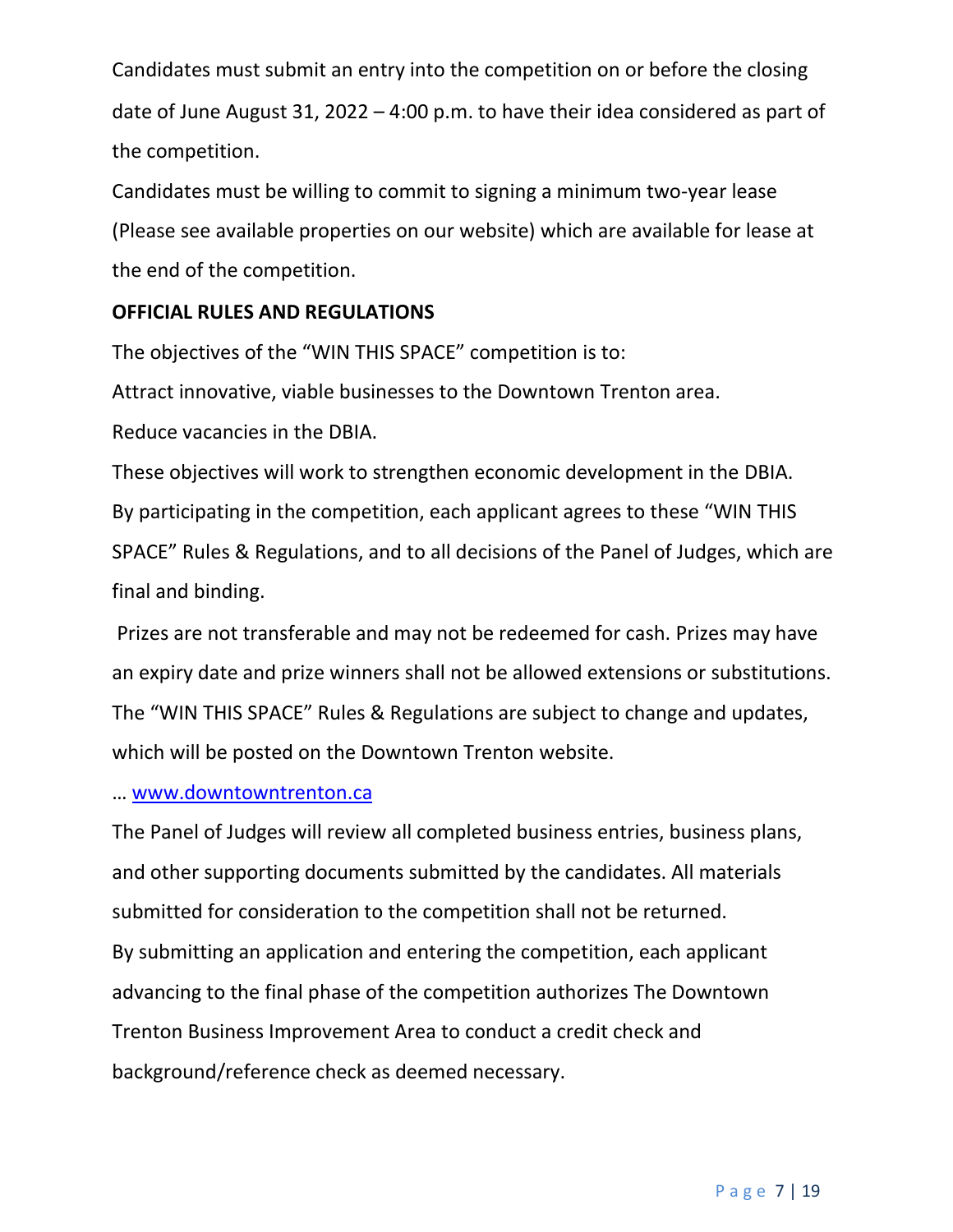The Downtown Trenton Business Improvement Area reserves the right to use all participants' names, likenesses, pictures, portraits, voice, biographical information, written submissions, and written or oral statements, for advertising and promotional purposes without additional compensation to participants unless required by law.

Decisions, judgments, and selections of the Panel of Judges are at the discretion of the Panel of Judges and are final.

All Applicants are asked to identify any potential conflicts of interest with the Downtown Trenton Business Improvement Area when submitting their application. By discussing a potential conflict, the Win This Space organizers can clarify with the applicant whether it could be an issue.

#### **Permitted Uses**

Potential businesses must conform to any zoning/by-law requirements as outlined by the City of Quinte West.

#### **Application and Selection Process**

The "WIN THIS SPACE" competition will take place in two phases. Phase one is the application process by submission of a business concept. All applications submitted on or before the closing date August 31, 2022 will be considered by the Panel of Judges.

The Panel of Judges may choose up to 10 applicants as Finalists (the "Finalists") for Phase Two.

All applicants will be informed of their status in the competition, either as Finalists, or their removal from the competition.

Finalists must refine their business concepts and submit a business plan, financial plan, and marketing plan to the Trenton Downtown Business Improvement Area.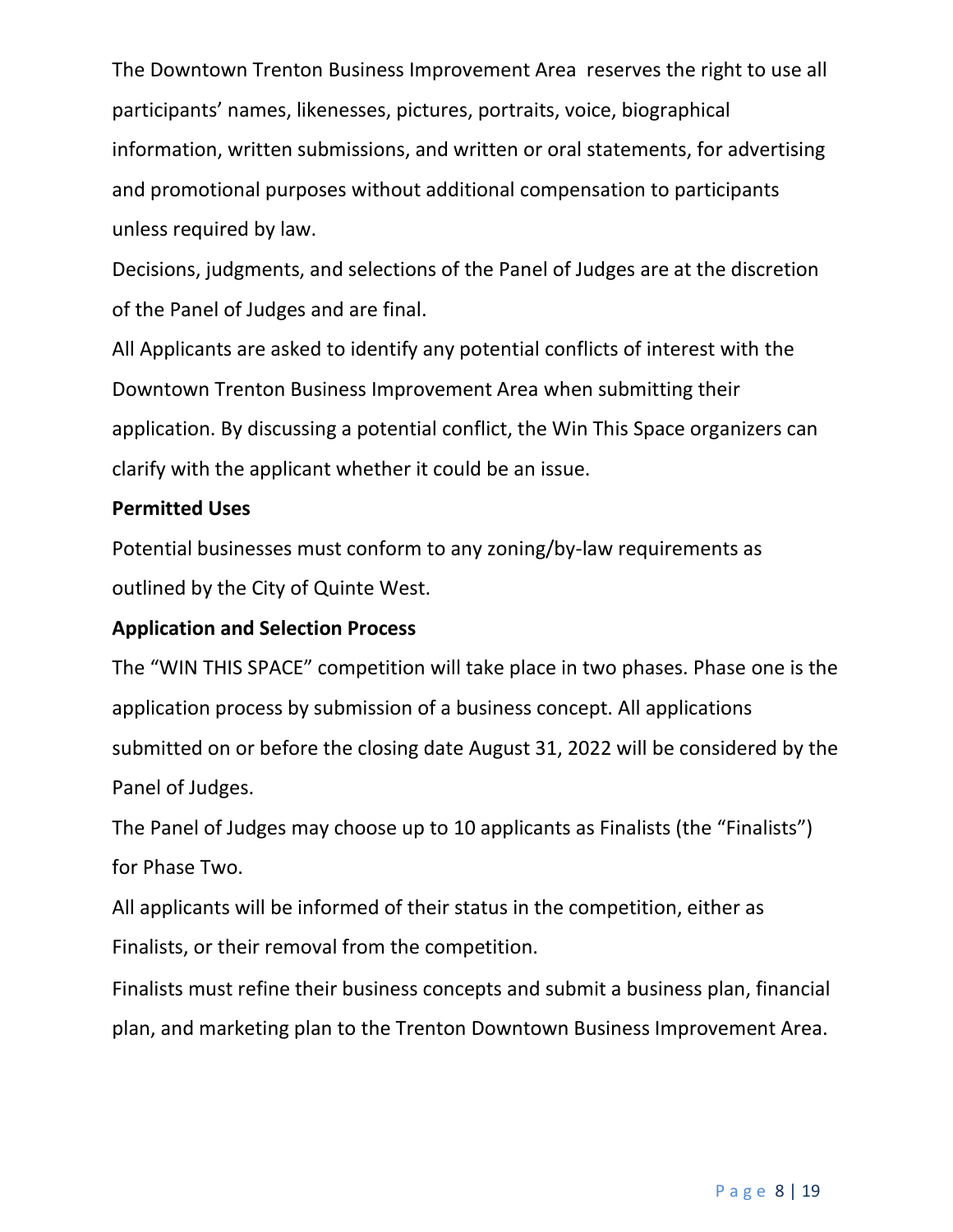Finalists must show a viable budget detailing the ability to generate any remaining income, which the lease payment of the selected space will require, over and above the Grand Prize for the second year.

At this point, the Judges Panel will select the 'Final 5' who must then prepare a 3 to-5-minute presentation, to be presented live to the Panel of Judges, over zoom on Sept 14, 2022. The Finalists will be asked to explain their business concept, and should expect to answer questions from the Panel of Judges.

The Downtown Trenton Business Improvement Area is looking for strong business concepts, planning documents, and live presentations. To that end, Finalists are encouraged to take advantage of free small business resources at the Small Business Development Centre. Details about the Small l Business Development Centre can be found at [www.smallbusinessctr.com](http://www.smallbusinessctr.com/)

The Panel of Judges will use all documentation and live presentations to select one (1) business concept as the Grand Prize Winner. Runners Up will be selected in the event that the Grand Prize Winner cannot be awarded the prize. The WINNING entry will be awarded the GRAND PRIZE, 12 months (up to \$12,000 – not including utilities or leasehold improvements) for the first year of the lease paid out as 12 monthly payment plus additional prizes

The prize amount is to be specifically utilized towards the first year's lease of one of the available commercial spaces in Downtown Trenton. Any amount in excess of the noted prize will be borne by the tenant, in this case known as the Grand Prize Winner.

#### **Available Properties**

Throughout the competition, the Trenton Downtown Business Improvement Area will actively seek available commercial properties within the district that can be found on our available properties section of the DBIA website. The Grand Prize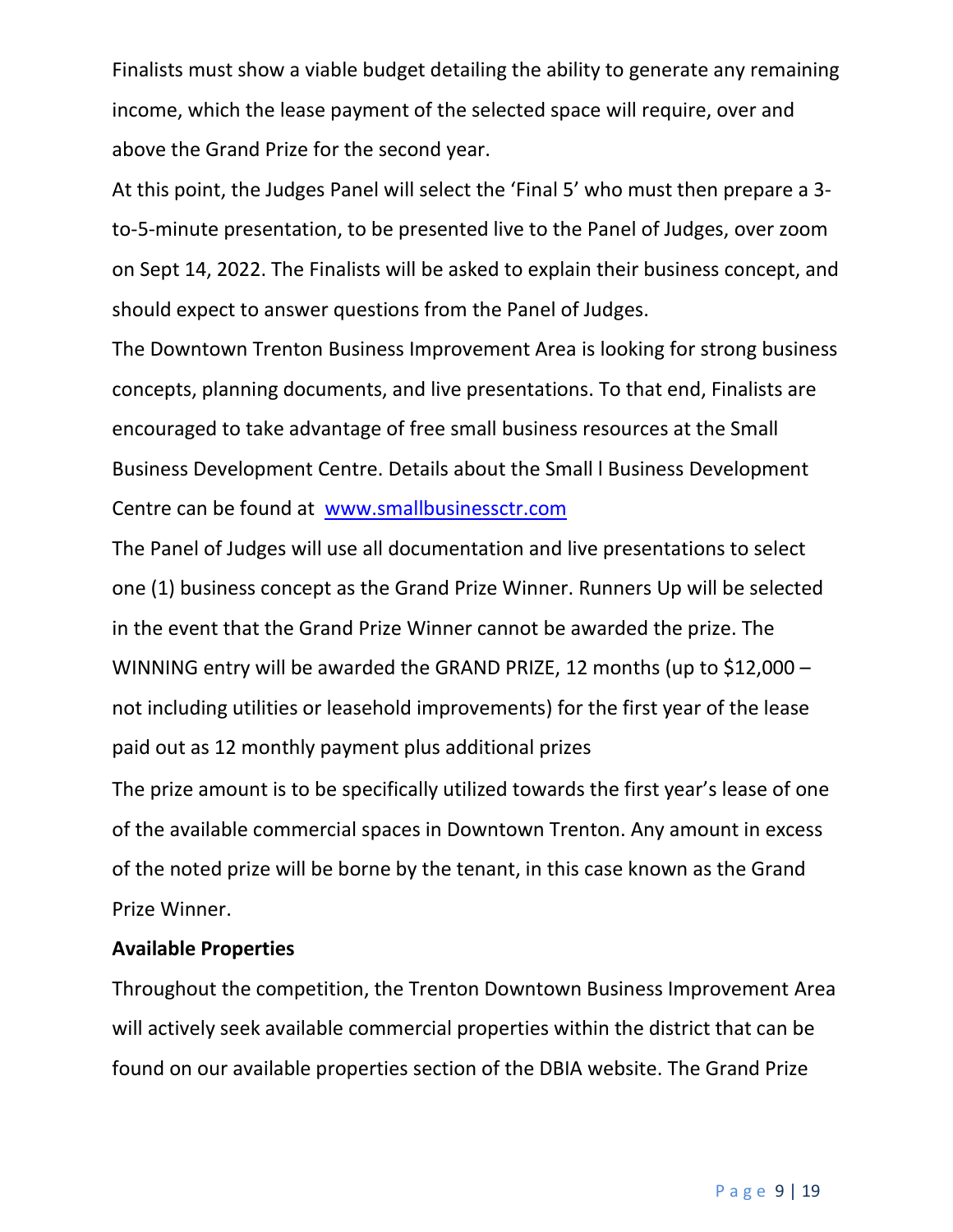Winner agrees to select an available commercial property located in the downtown Trenton Business Improvement Area.

Properties must be located within Downtown Trenton Business Improvement Area, and must be available for lease.

#### **Unsuccessful Candidates**

The Trenton Downtown Business Improvement Area strives to provide support to any viable business entering the competition, whether or not that business wins the "WIN THIS SPACE" competition, and may provide assistance in further business planning, networking or about available commercial property in the Downtown Trenton Business Improvement Area.

#### **Grand Prize Winner**

In addition to prizes, the Grand Prize is a prize of 12 months (up to \$12,000 – not including utilities or leasehold improvements) for the first year of the lease, plus, A one-year Quinte West Chamber of Commerce membership.

The Trentonian agrees to offer the winner of the DBIA Win This Space contest at no cost: Two full color, quarter page print ads and one 400 -word business profile and photo in the Trentonian Advertising space cannot be combined into one half page and must publish in two of the three scheduled dates

City of Quinte West - Signage Grant

A grant of 50% (up to a maximum of \$1,000.00) will be available towards the cost of installing a new sign that complies with the Façade Improvement Study and Design Guidelines, including sign lighting. Some conditions apply.

Digital Divinci: Logo design or refresh and custom social media advertising production (up to \$500 value)

Upon being chosen as the Grand Prize Winner, the Winner agrees to select an available vacant commercial property within the DBIA Area (Please see list of available properties on our Web Page.)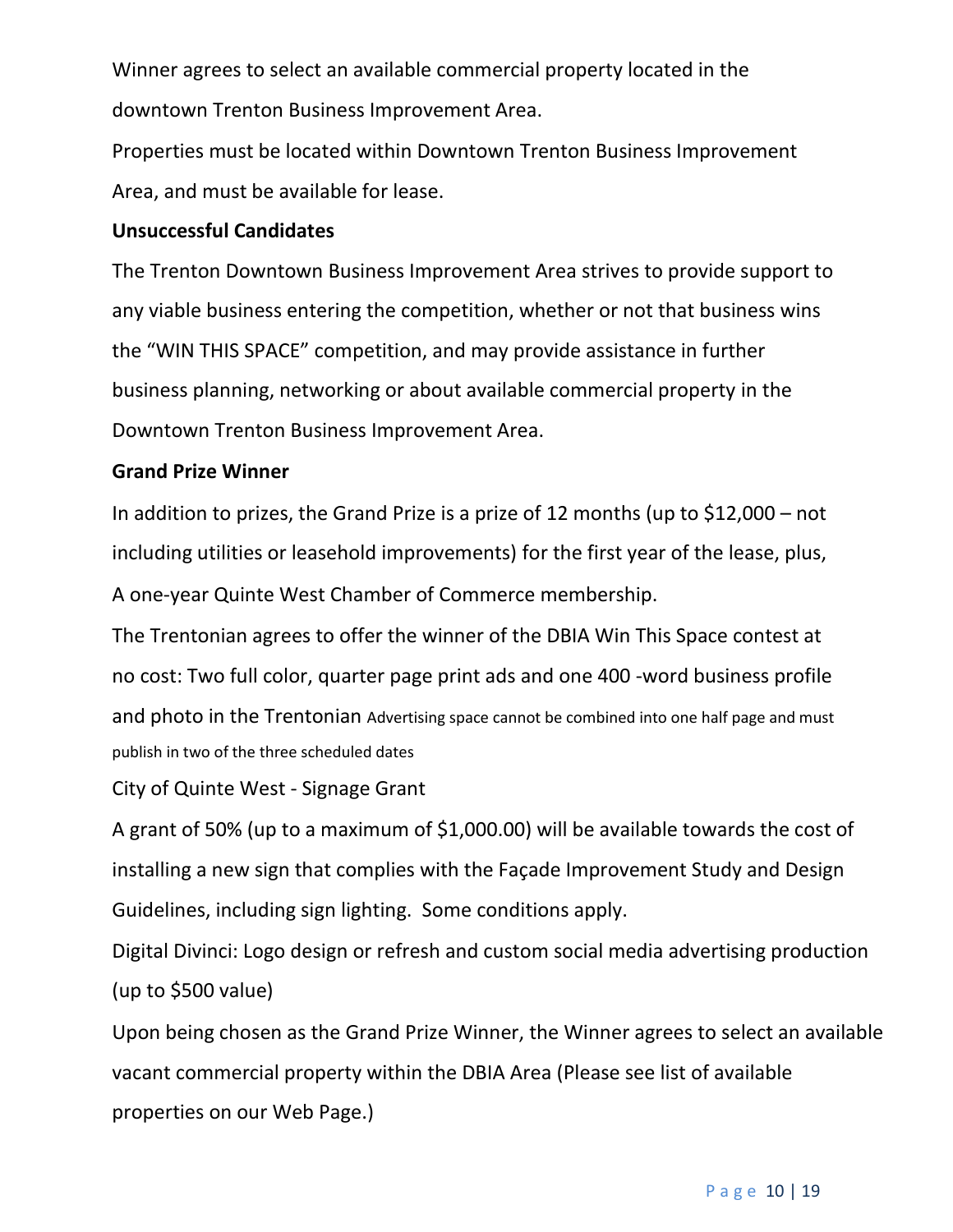It is understood and agreed that the Grand Prize is conditional on the Winner undergoing a bona fide Landlord's statement tenant approval process and negotiating/obtaining a fully executed lease agreement, no later than 60 days within winning "WIN THIS SPACE" (subject to change).

The lease agreement and term will be agreed upon by the landlord/property agent and the candidate, and not involve the Trenton Downtown Business improvement Area or the Panel of Judges.

If selected as the Grand Prize Winner, the candidate agrees to accept the prize award from the Trenton Downtown Business Improvement Area and its partners, but the Trenton Downtown Business Improvement Area will make the lease payments directly to the landlord for the first year of the two year lease. The Grand Prize Winner will not receive the money directly.

Should the situation arise, the Grand Prize Winner's business must show a viable budget detailing their ability to generate any remaining income needed to cover expenses above and beyond the first year lease payments supplied by Win This Space.

In the event a Grand Prize Winner cannot make suitable leasing arrangements to set up their business within two months of winning the Grand Prize, the prize will be awarded to an alternate winner as selected by the Judging Panel to fulfill the role of the winner.

If the Grand Prize Winner closes the business prior to the first year, all remaining payments towards the monthly lease amount will stop along with any remaining in-kind prises from its partners and the remaining prize amount will be offered to one of the competition's runners up.

If the Grand Prize Winner does not execute a lease agreement within 60 days of winning "WIN THIS SPACE", (subject to change) the Grand Prize is forfeited.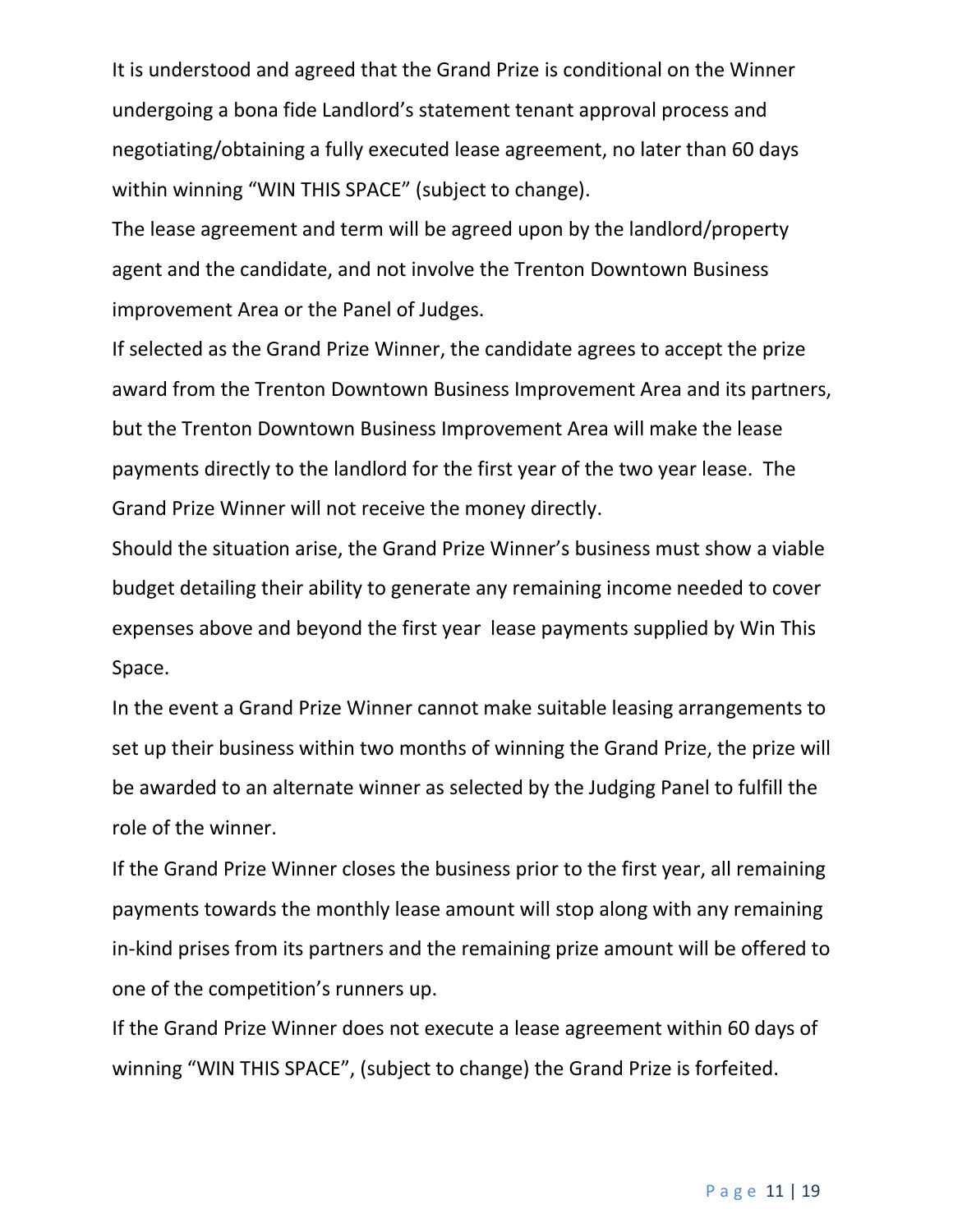The Grand Prize can be awarded to the first Runner Up and so on, as selected by the Panel of Judges to fulfill the role of the Winner.

Prizes are not transferable and may not be redeemed for cash. The Grand Prize Winner may not request substitutions.

Information regarding the Grand Prize Winner will be posted on the Downtown Trenton Business Improvement Area website [www.downtowntrenton.ca](http://www.downtowntrenton.ca/) and will be released to the public through media alerts and other written and oral venues.

#### **Winner's Obligation**

The Grand Prize Winner will be obligated to:

Operate during normal business hours / customary business hours (40 hrs) for the term of the one year lease

Execute a minimum two-year lease for a participating commercial property, within the downtown Trenton Business Improvement Area.

Open to the general public no later than 60 days of signing the lease (subject to change); and, Operate during all normal/customary business hours for the term of the two year lease.

The Grand Prize Winner cannot utilize the Grand Prize for any expense other than the lease of the space.

The Grand Prize Winner may not sublet any part of the leased space during the first year unless outlined in the business plan submitted and approved by the Panel of Judges on the winning entry.

Should the monthly lease amount negotiated between the Grand Prize Winner and property owner/manager fall into more than 2 months arrears, the Grand Prize Winner will forfeit the balance of the Grand Prize outstanding from the Downtown Trenton Business Improvement Area.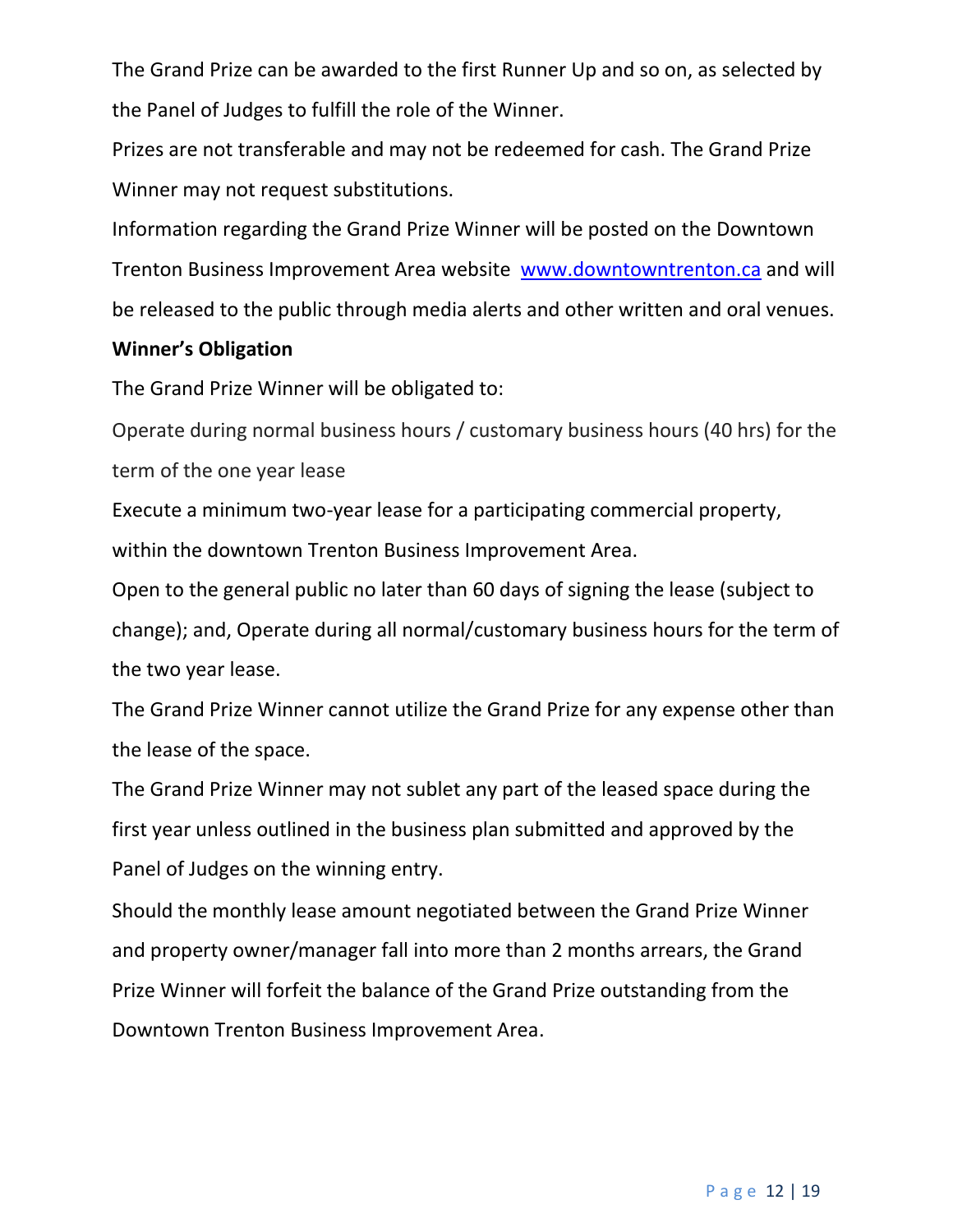#### **General Provisions**

By accepting a prize, the winner agrees:

to release the Downtown Trenton Business Improvement Area, any related companies and their respective officers, directors, employees and agents, including but not limited to their advertising and promotional agencies and the independent contest organizations from any and all liability, loss or damage incurred with respect to the awarding, receipt, possession, and/or use or misuse of applicable Prize and with respect to his/her/its participation in the Contest; all causes of action arising out of or connected with this Contest, or any prize awarded, shall be resolved individually, without resort to any form of class action; and any and all claims, judgments, and award shall be limited to actual out of pocket costs incurred, excluding attorneys' fees and court costs.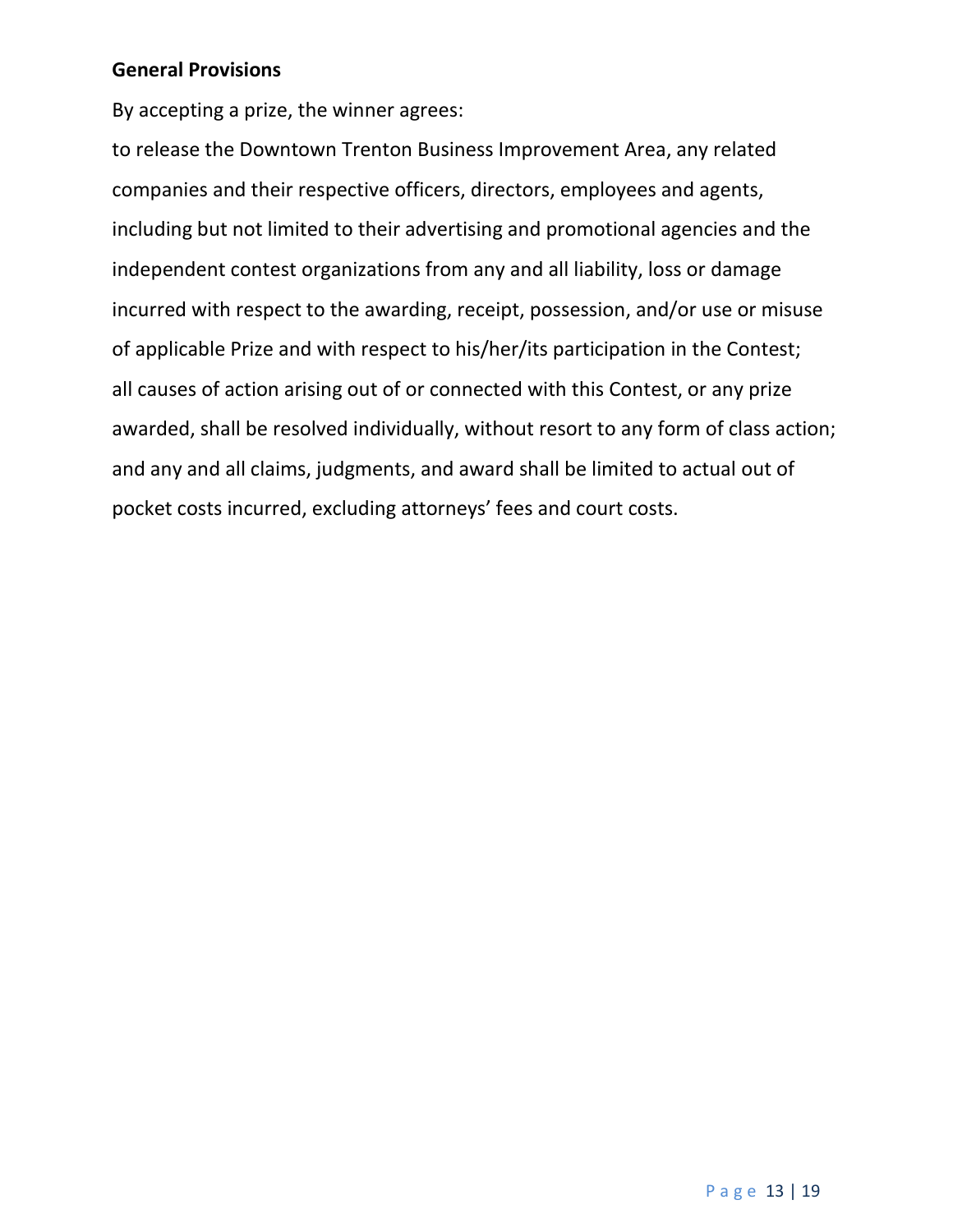

## **FAQ**

#### **Who is eligible to participate in Win this Space?**

The competition is open to all legal residents of Canada, 19 years of age or older at the time of submitting a business idea for the Win this Space competition. The applicant must be living in the Province of Ontario.

## **Is the competition only open to the City of Quinte West residents?**

No. Win this Space is open to anyone living in Ontario, is a legal resident of

Canada, and who wishes to set up a business in Downtown Trenton Business improvement Area.

#### **Where is the BIA?**

#### <https://downtowntrenton.ca/>

## **What kinds of business ideas are eligible to Win this Space?**

You can submit business ideas which would be independently owned (sole proprietorship) or partnership.

Franchises are not being considered for the competition.

Potential businesses must conform to any zoning/By-Laws as required by the City of Quinte West

For additional information, please read our Win This Space [Rules & Regulations.](http://heartoforleans.ca/win/submit-business-idea/)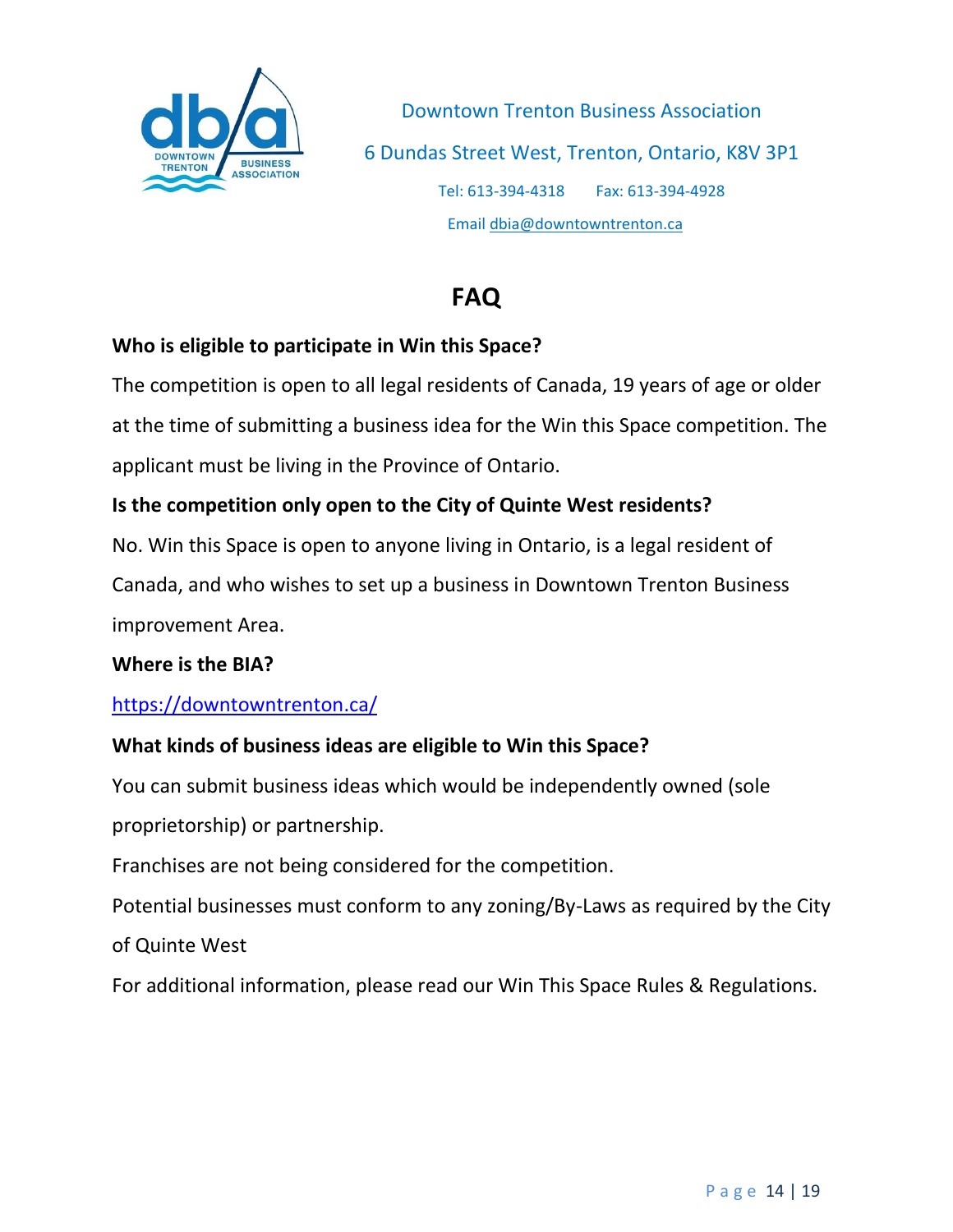## **If I already own a business, can I still enter Win this Space?**

\*Absolutely! If you have solid multi-tasking skills then submit your idea. \*If you are a current business owner, the business idea must be either 1) unrelated to your existing business, or 2) introduce a new element not promoted at your existing business, or 3) expand upon an element that would be removed from your existing business 4) your current location is not in Downtown Trenton

#### **Do I need to work in the business on a daily basis?**

No. You are not necessarily expected to work in the winning space/business on a daily basis. If you are selected as a Finalist, your business plan and financial plan must reflect appropriate salaries and related expenses for staff.

#### **Can I submit more than one idea?**

\*Certainly, go right ahead! If you have a few ideas that you feel are viable businesses for Downtown Trenton, then submit them.

\*Please note that only one of your ideas can be selected to participate in business workshops, since candidates will be required to focus time and energy on the developing your business concept. For example, each selected candidate will be creating a business plan, a marketing strategy, and delving into financial details.

#### **How are finalists and the winner selected?**

Our panel of judges will review every Win this Space entry and choose up to ten (10) Finalists. These Finalists must then develop and refine their business concept by creating a business plan, a marketing strategy, and a financial plan. Participants will then be narrowed down to the 'Final Five' … who will be required to craft a 3– 5-minute presentation, to be presented live to our Panel of Judges.

Based on business documents and live presentation, our Panel of Judges will choose one winner and runners up. For additional information, please read our Win This Space [Rules & Regulations.](http://heartoforleans.ca/win/submit-business-idea/)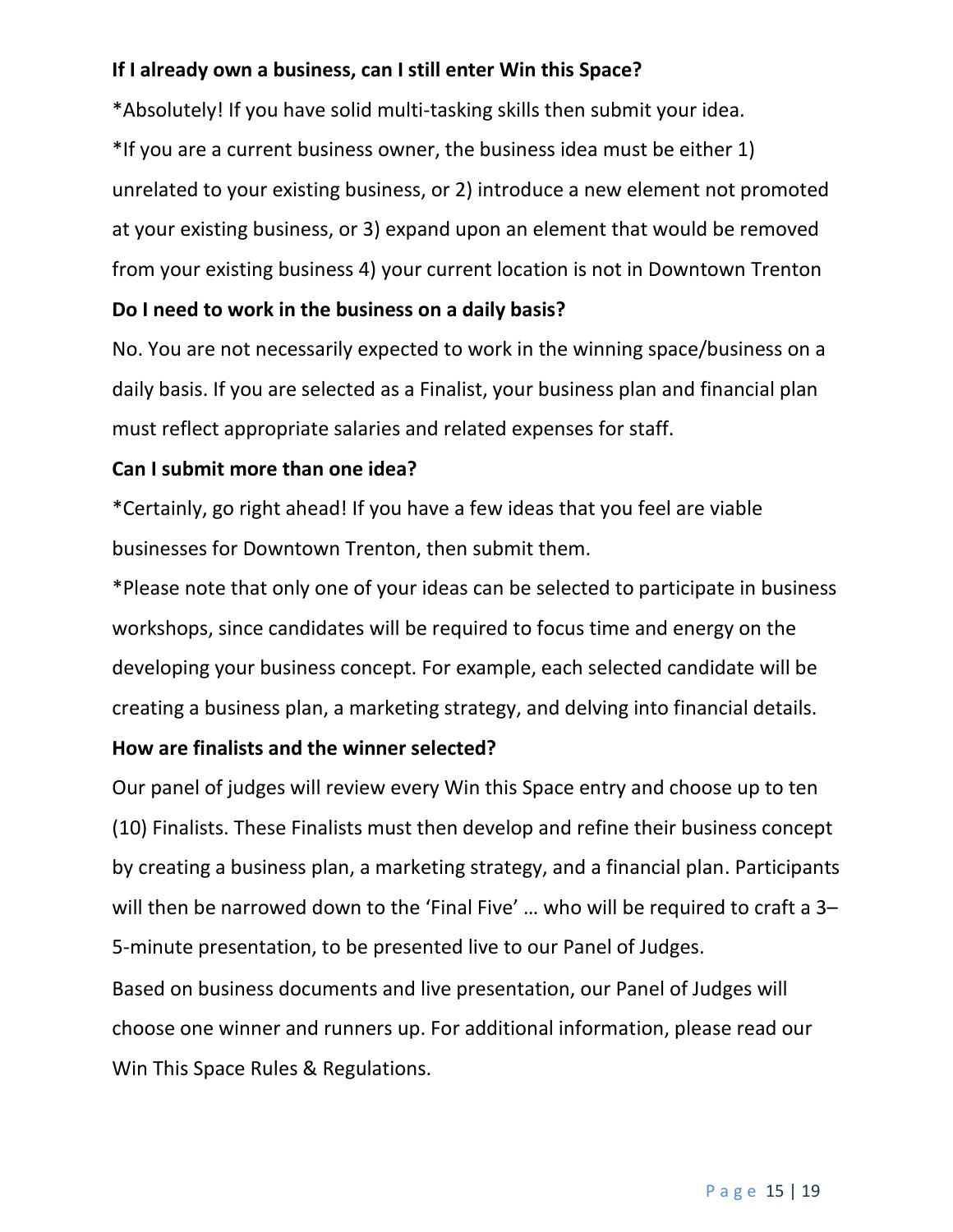## **Can the Judges' decisions be reconsidered?**

No. Our Panel of Judges' selections, judgements and decisions will be final and binding.

## **Who will see my Win this Space entry and any other submissions?**

You're Win this Space idea entry and any other submissions (i.e. Business Plan, Marketing Strategy, and Financial Plan) may be seen by the following: the Trenton Downtown Business Improvement Area Board of Management, the City of Quinte West Economic Development Coordinator, The Quinte West Chamber of Commerce Manager, a Post Media Employee (Trentonian) and the Win this Space panel of Judges.

## **Yay – I won! What do I have to do?**

The winner of Win this Space must commit to signing a minimum 2-year lease from one of the participating lease spaces, which are available at the end of the competition.

A lease agreement needs to be in place before the winner receives any prize winnings. For additional information, please read our Win This Space [Rules &](http://heartoforleans.ca/win/submit-business-idea/)  [Regulations.](http://heartoforleans.ca/win/submit-business-idea/)

#### **When would I be required to sign a lease?**

The Winner would need to have a lease agreement for one of the available spaces within 60 days of winning the competition. The lease agreement and term will be agreed upon by the landlord/property agent and the winner, and not involve the Trenton Downtown Business improvement Area, the City of Quinte West, The Quinte west Chamber of Commerce, Post Media (The Trentonian), Digital Divinci, or the Panel of Judges.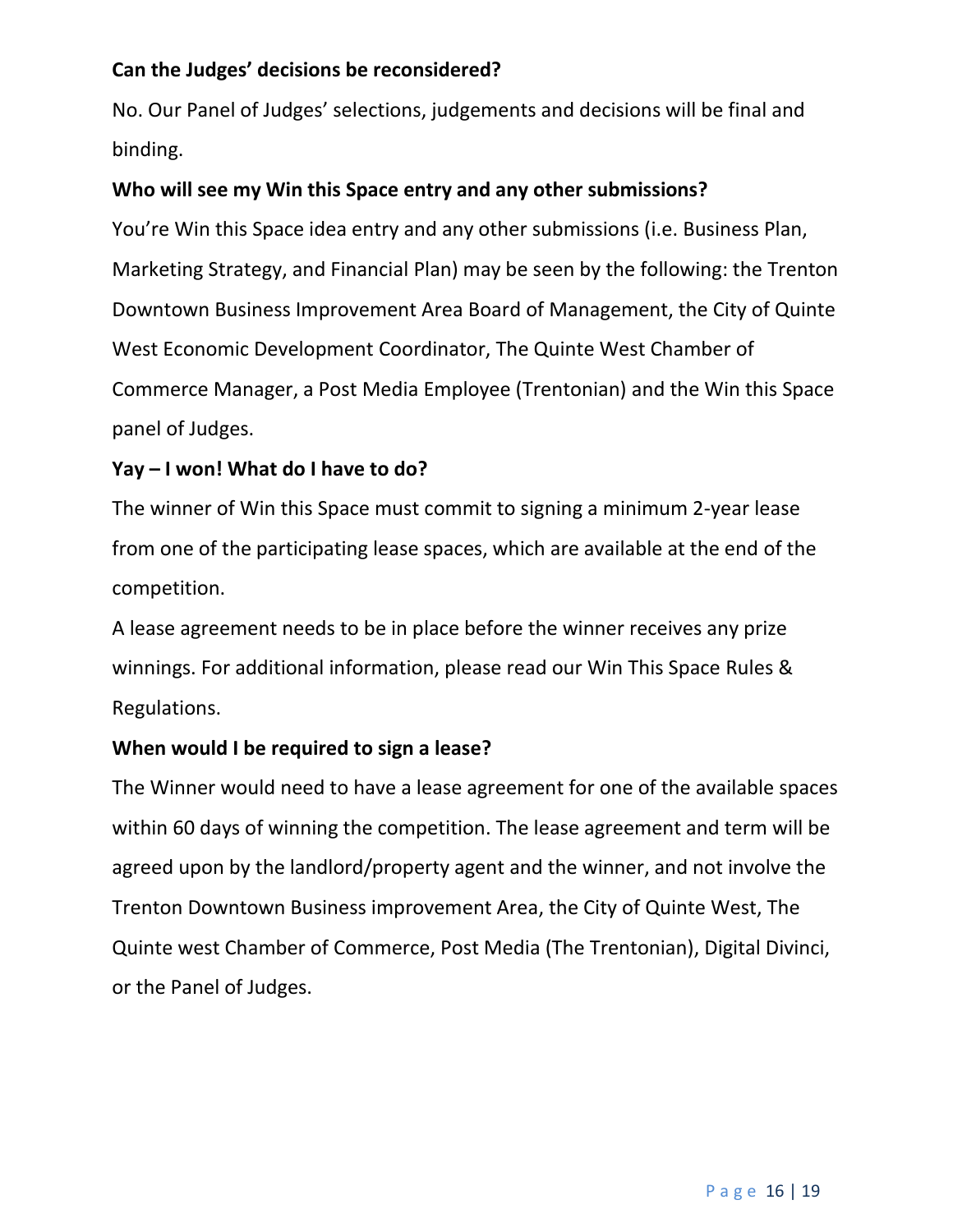## **What if I win but cannot obtain a lease?**

If the winner cannot enter into a lease agreement within 60 days of winning, the prize is forfeited. The first runner up will be contacted, and start a 60-day window to sign a lease agreement.

For additional information, please read our Win This Space [Rules & Regulations.](http://heartoforleans.ca/win/submit-business-idea/)

## **If I win, can I ask for a different prize of equal value?**

Sorry – no. The prize is not transferable and may not be redeemed for cash.

#### **Other questions about Win this Space?**

Please contact Lisa Kuypers Schroedter at the Trenton Downtown Business improvement Area office at 613 – 394 – 4318 or dbia@downtowntrenton.ca Win This Space Contest Rules and Regulations are subject to change.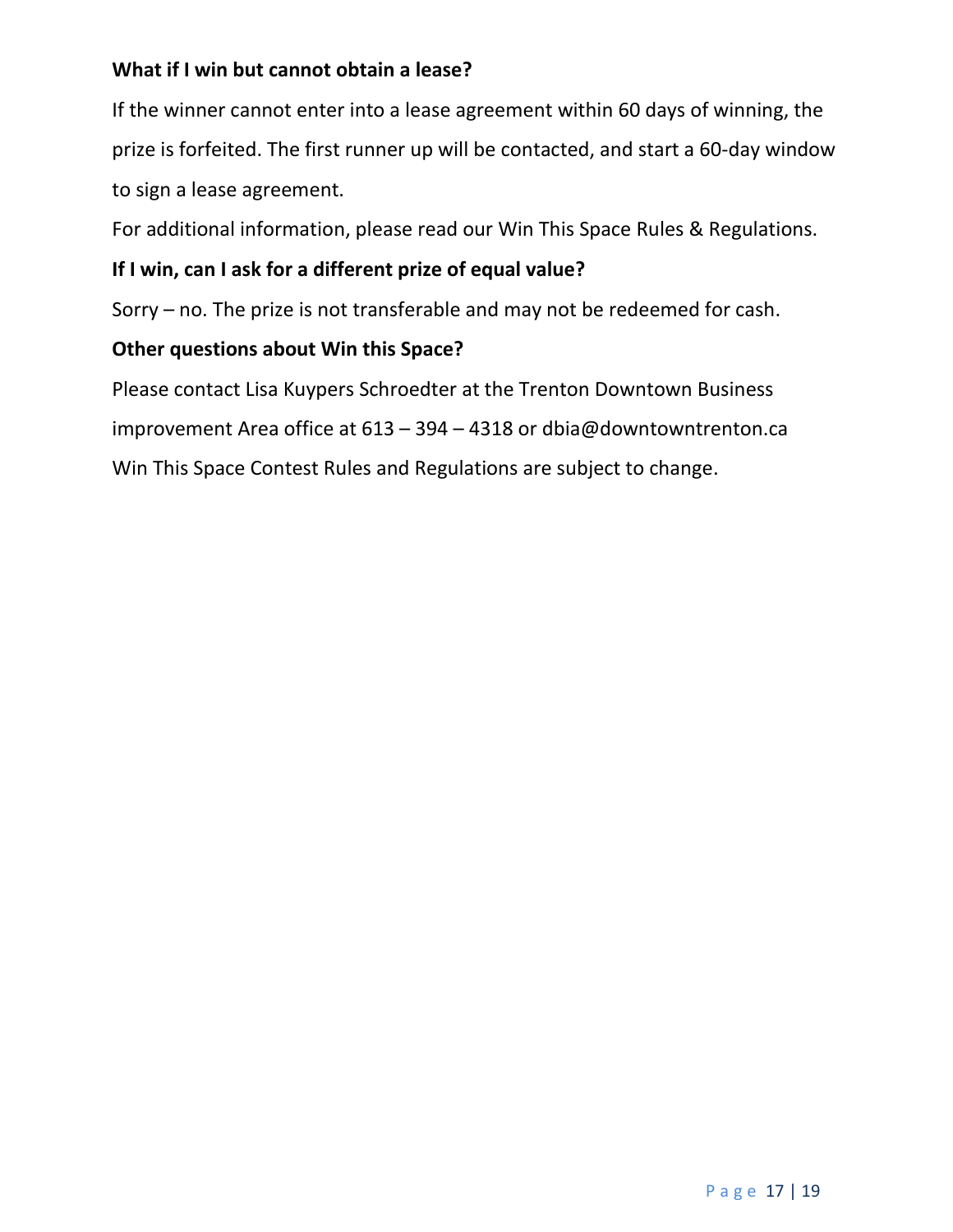

# **Landlords**

**Are you a landlord with an available "FOR LEASE" space in Downtown Trenton?**  Submit your contact information and submit your space to participate in "WIN THIS SPACE" via reply email.

Your space can become part of the "WIN THIS SPACE" competition at NO COST! Once the competition WINNER is announced on Sept 29, 2022, the WINNER will then be selecting a new home for their business from one of the participating spaces "for lease" in WIN THIS SPACE.

To help the NEW business hit the ground running, the Trenton Downtown Business Improvement Area will be awarding the winner \$12,000 (\$1,000/month) towards their 1st year's lease of a space in the Downtown Trenton Area, and if they select your space, they will arrive to meet with you holding a Business Model Canvas in hand, which they will have created during their "WIN THIS SPACE". The goal of "WIN THIS SPACE" is to inspire Entrepreneurs to start a business in the Trenton Downtown Business Improvement Area.

"WIN THIS SPACE" is not just about filling empty retail spaces. It's about people inspiring other people! It's about helping to fulfill someone's dream of becoming the next entrepreneur in Downtown Trenton.

**The goal of WIN THIS SPACE is to inspire Entrepreneurs to start a business in Downtown Trenton.**